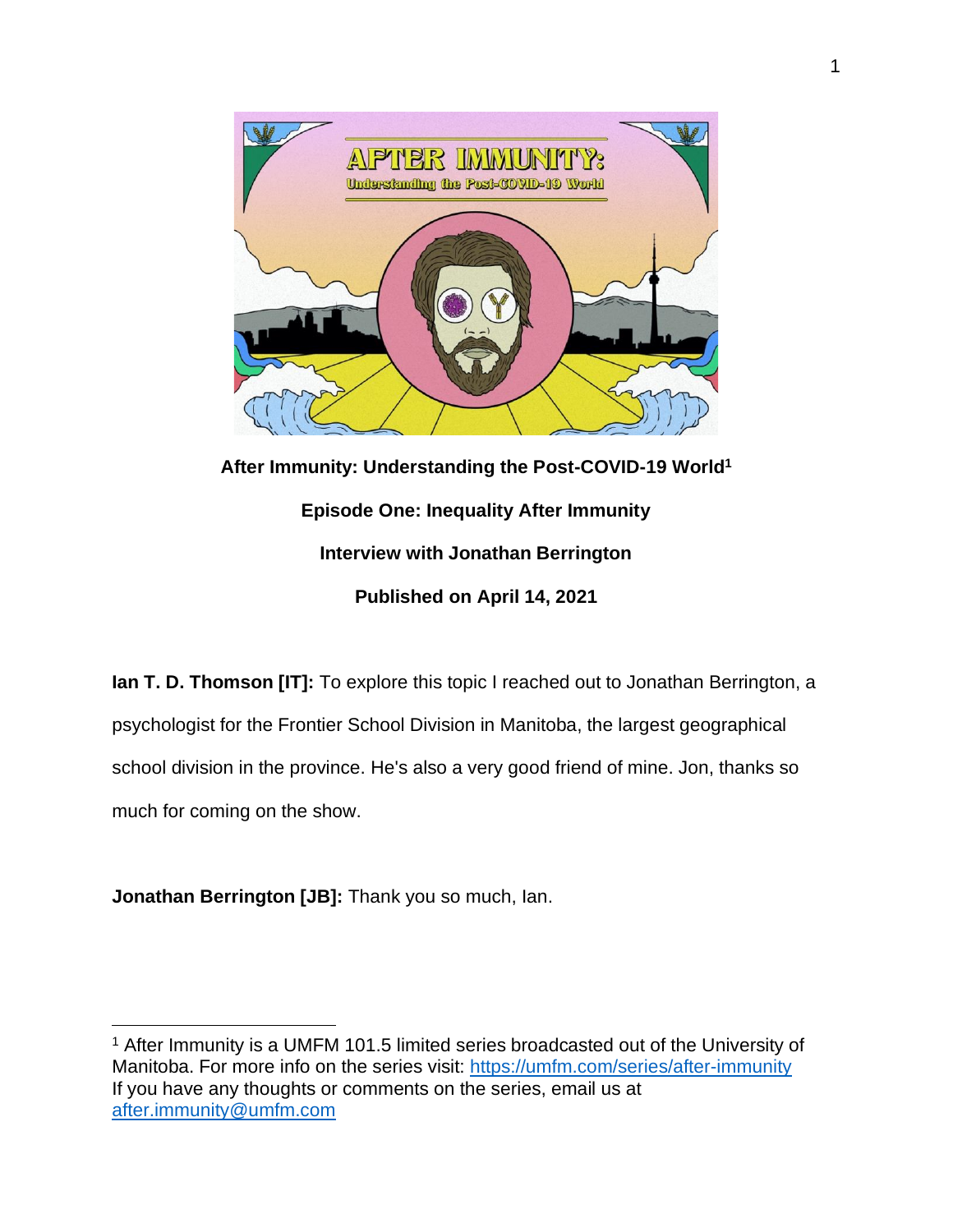**IT:** So I think a helpful place to start us off is kind of an idea about what you do. Can you describe to the listeners what your role as a psychologist is in Manitoba's education system and how you help kids in the division?

**JB:** Right, so I'm part of the student services team. So that means I'm a part of a team of three psychologists in the full division, but I work in just nine schools that are on the eastern side of the province. And so I travel back and forth between the all nine of them, by road, I fly to some of them, I stay over nights, and I work inside the schools working with teachers, parents, and with the kids. So mostly my work is with mental health, behaviors, and academic skills. So a big part is consultations. So if if a teacher or parent is having some challenges, I can help consult with coming up with strategies and interventions for them. I do professional development, so I do courses and classes with teachers or with parents. I can run groups and interventions with the children. But the biggest part of my job is assessments, which is kind of like an investigation role. I feel like I'm a bit of a detective. I go into the school, I interview everybody, I do some observations, go through all the files, and then I do individual assessments with kids, to figure out their strengths and challenges to help better support them.

**IT:** Yeah, I think that it's a noble cause. You're a strong contributor, I think, to the school division and the school education system itself. Can you describe maybe a little bit about the role and the structure of the school itself? What can the structure of a school do to help a child who might be one of those children that you are assessing for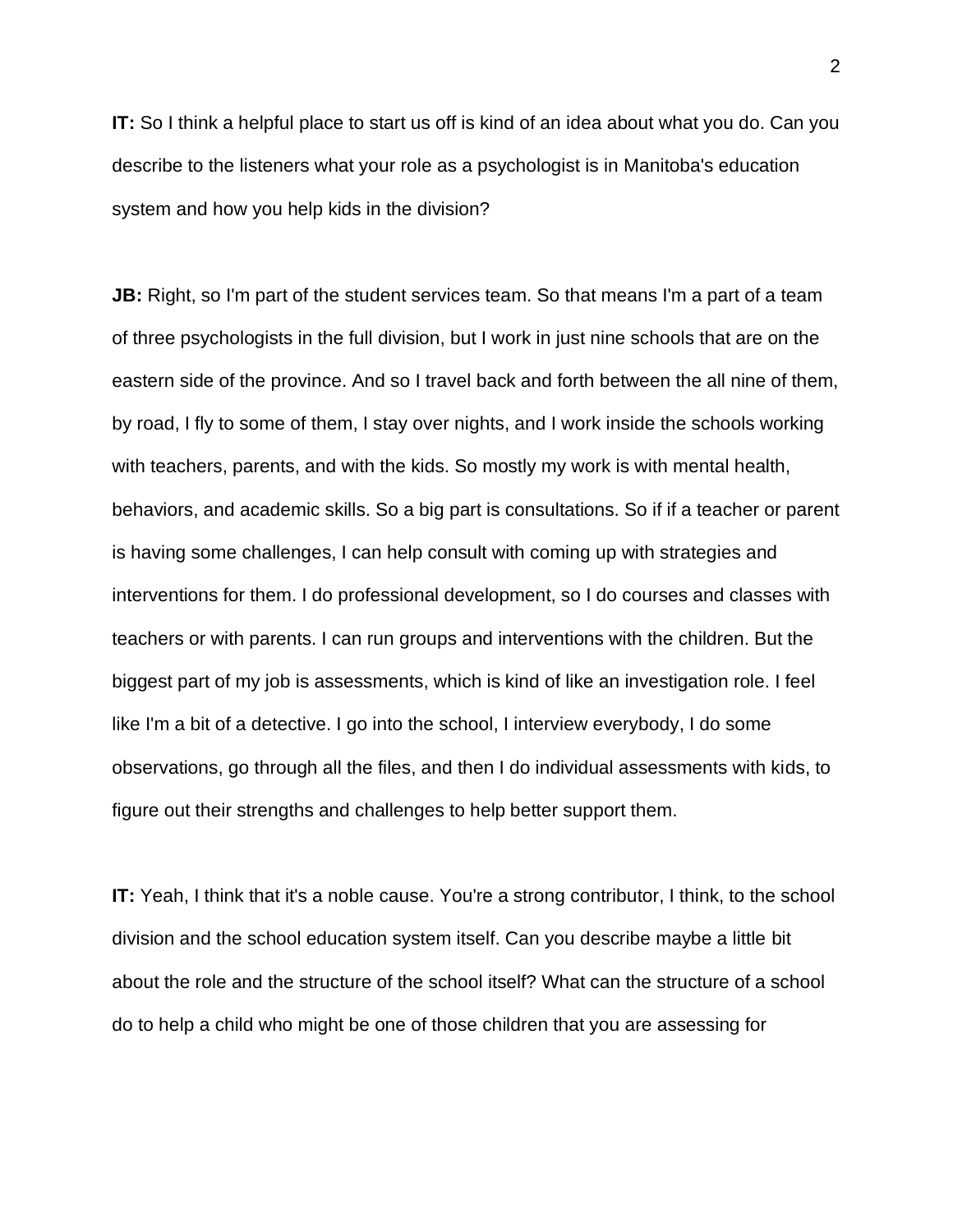psychological needs? What can the structure of the school give to them who are facing those difficulties?

**JB:** Well, we know that structure and routine is incredibly important for development. And a school, a good school, is an ideal environment for a child to grow and develop because it has good structure, plenty of choice or freedom to learn, a lot of children their own age to interact with, to learn social skills, to learn important skills that the children will need when they grow up. So ideally, a school has all of the stuff that a child needs to develop in a healthy environment. A child needs structure, needs routine to develop properly. But there has to be that balance of structure and attachment, and choice because too much structure is bad and too little structure bad. And so a good school has that balance.

**IT:** Yeah, yeah. The balance between, as you said, the structure of a routine; going to math class, going to phys-ed, you know, versus the choice of maybe who you interact with on the playground. Is that kind of where you're heading at?

**JB:** Yeah, a school day is very routine. You go to school off the bus at the same time every day, you take your jacket off in the same way, you listen to *O Canada*, you stand, you have the morning announcements. All of these routines are consistent and that predictability is really important for a developing mind to grow. And then in the classroom, when you do the activities there's plenty of rewards and consequences that make sense, and that is important for development. But there's also that freedom of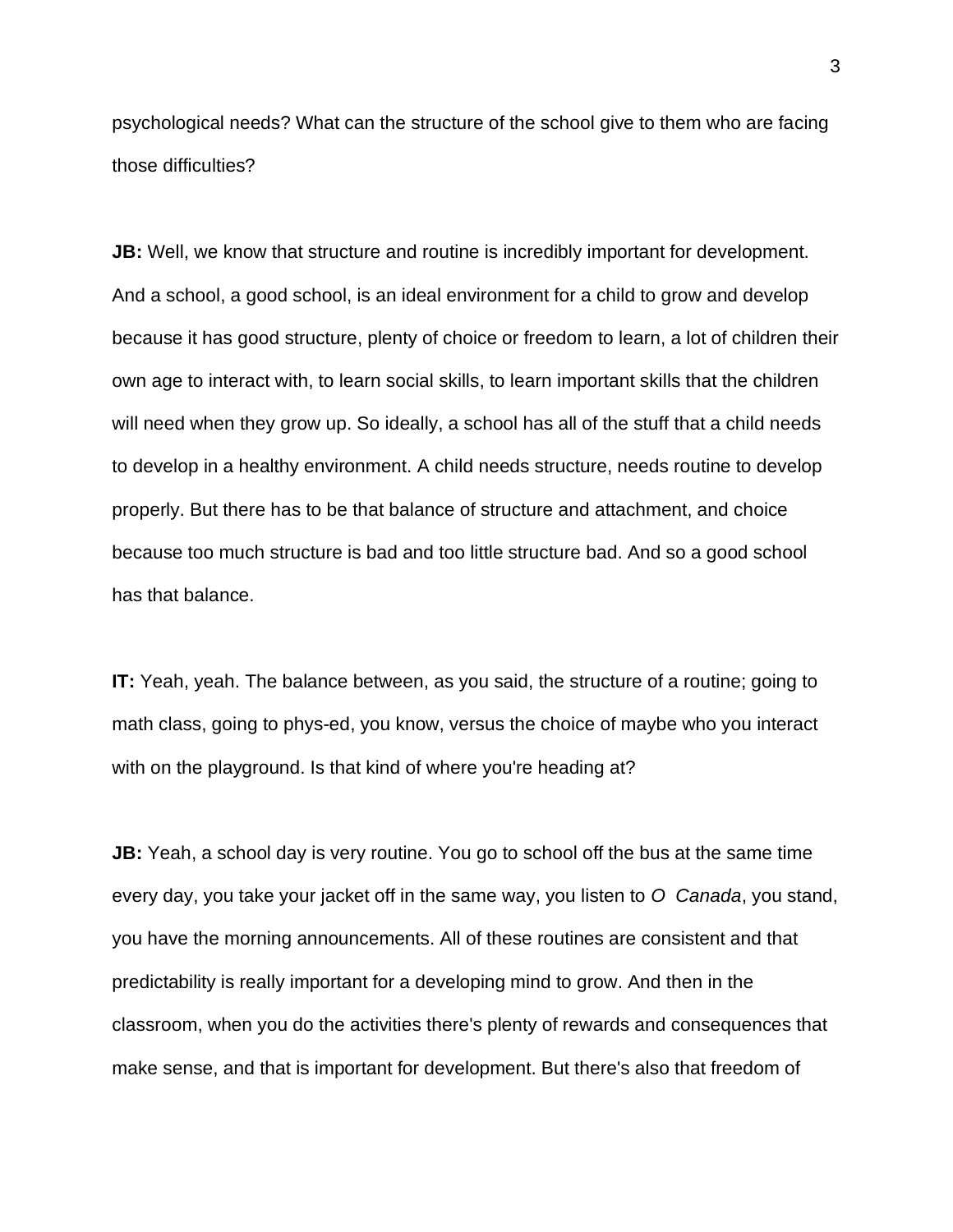choice; who to hang out with, do you answer in class, what do you do during recess and gym? There's that freedom as well that's equal. The balance is the key, of those two.

**IT:** So today's episode we are talking about inequality. The notion in a lot of public policy circles at that macro level is seeing public education as an essential service, a great equalizer [that provides] families of various income levels the ability to send their kids to a school with that structure in place (as we've talked about) knowing that there are certain standards in place, there are certain structures, [such as] the morning announcements at a specific time. But the pandemic's changed that obviously, you know, it's really thrown a curveball into that. In your view, what has been the impact, the effect of the pandemic, on children attending school? Particularly for the sort of children that you might work with personally.

**JB:** Right. It's a complete disruption of their routine. It's a disruption of just access to being with their teachers. If you think about a regular school day, you have a teacher that has a classroom of 20 to 30 kids for five and a half hours every day, but now from distance-wise that's impossible. A teacher can't see all of their kids every day, all the time, as long as they're working usual time. And so a lot of my kids in rural communities don't have the capability of accessing technology for Zoom lessons, they can't do that, right, there is no service for that. So they rely on teachers dropping off work, they rely on teachers coming and teaching lessons outside their door, or individual lessons, and you can't have the same amount of lessons, or the same amount of instructional time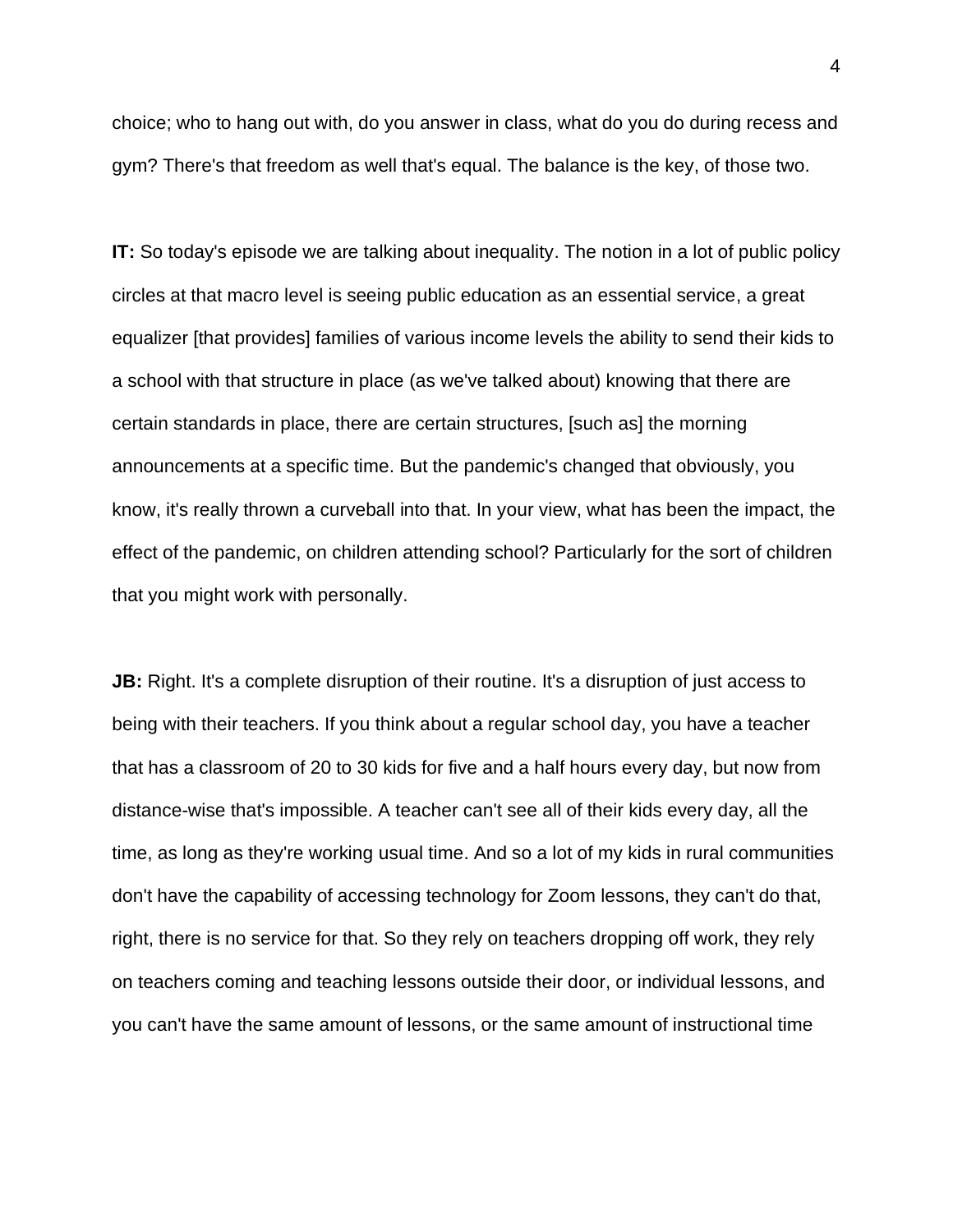that you usually would which is incredibly damaging. But then there's also a lack of services, too.

**IT:** I would just kind of like to focus in on that aspect that you talked about: the rural areas and the access to the formats that they need to have that structure in place. What are other reasons that children might not be able to attend school? Broadband issues come to mind, but are there any others that kind of limit the child's ability to get to a school and to get that structure that they need?

**JB:** Right. So a big piece is, say, transportation. The buses are a bit more difficult out rurally, sometimes parents don't have cars, they can't get the kids to school. That's a big piece, just getting to the school is difficult. The internet is probably the biggest piece. But also there's a big fear of COVID in rural communities. The concept of "if it comes in it will ravage the whole town", and we've seen it happen, it does happen all the time now. So there's a fear that if they send their kids to school that it's going to spread throughout the town, and so a lot of kids are held home, or stay home because parents are afraid. Reasonably afraid, but still.

**IT:** Yeah, well that's going to be precisely it. They're not going to send them because of that fear. And we are in the pandemic so to some extent it's a quite rational fear. And we have seen it, as you said, we have cases here in Manitoba where a case got out and it has ravaged the rural area. But of course, it does limit the child's ability to attend the school and to get that structure. So Jon, today we're talking, again, about inequality, the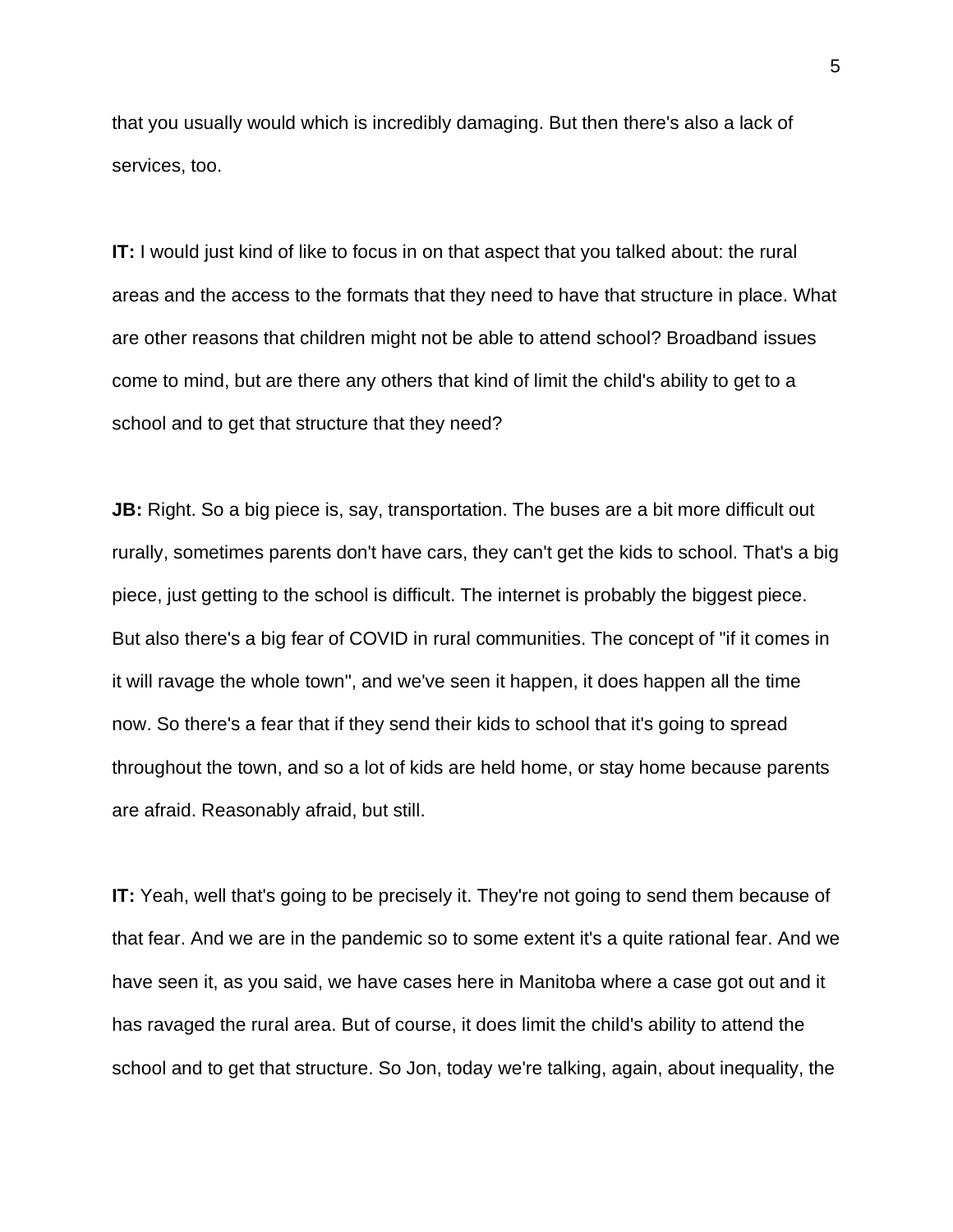access to education, particularly [for] those of lower income, and we're interested in how society might be different in the post-COVID-19 world. You know, Miles Corak, we talked with him about how children on the lower socioeconomic scale might suffer disproportionately [compared to others from] more privileged families. As a psychologist, what worries you about this? What worries you about kind of the long term effects of children not attending school because of this pandemic? Again, what would we see kind of in that post-COVID-19 world because of this?

**JB:** Well, if we started where we are now where kids in rural communities and poorer communities don't have as much access to clinical services. So they don't have speech therapy, occupational therapy, physiotherapy, psychology, counselling, all these therapies are not there nearly as much as, or as often, or as intensive as they should be. We take that into account. We take into account that they're missing a huge amount of school and learning time. So in the normal years there's a summer slide every year where children are at a certain point in June when they leave, and then they drop a little bit by the time September comes. But now this gap is huge. The summer is now a year long instead of two months, so there's going to be that dramatic decrease. We also know summer slides hit poorer students harder, and students with larger needs harder. Simply because of the lack of resources. You don't get tutoring as easily, these clinical services aren't as available. There are many, many reasons why the summer slide is strong, but now the effect is going to be that much more because of the time [students are] not there. Also, there's an incredible amount of stress. So we know that stress damages neurons, it hurts learning behavior, executive functioning. And children who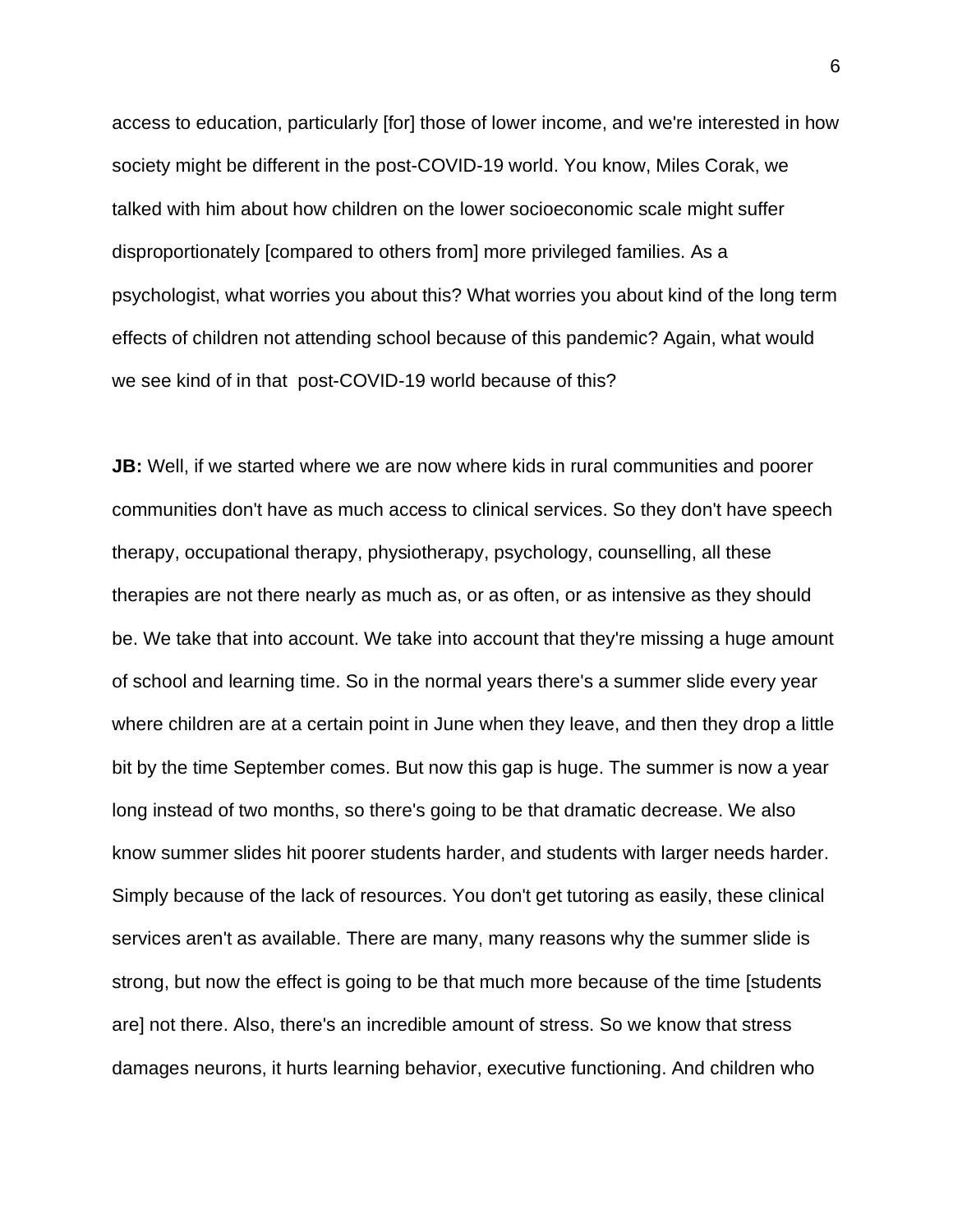are in families with high stress feel that stress and that affects their learning, it affects their behaviors. And so the rural communities and poorer families have higher stress now, and so they're going to be disproportionately affected by this increase in stress.

**IT:** Yeah, yeah. Just on a side note, I always knew that this would be a heavier discussion just by the nature of the work and the seriousness of this inequality. But you talked about, this aspect of the loss of kind of education itself. And one of the things that is being talked about right now amongst parents is this idea that because of the pandemic's disruptions, because of this lack of adequately educating children, that they might have to repeat the grade just because they haven't achieved that educational standard in place. In your view, is this the correct assessment of how we should be looking at this? Has this been really a lost year in the children's education, or is it even more than that?

**JB:** Well, I guess it's kind of a tricky question that's in two pieces, but I'll answer the second part first about the lost year. And yes, for many students, it's going to be a lost year simply because of a lack of access to education. They can't, they're not at school. And yes, it will be more than a lost year because there's going to be a backlog, there's going to have to be catch up, there's going to be a drop. So it's going to be difficult to catch up. But kids are very resilient. Most children will catch up, most children might even thrive and do better afterwards. But you never know, and children in lower socioeconomic statuses tend to be hit harder by this, and so they might take longer to recover or might have really lasting effects, lasting ripple effects. But as for should we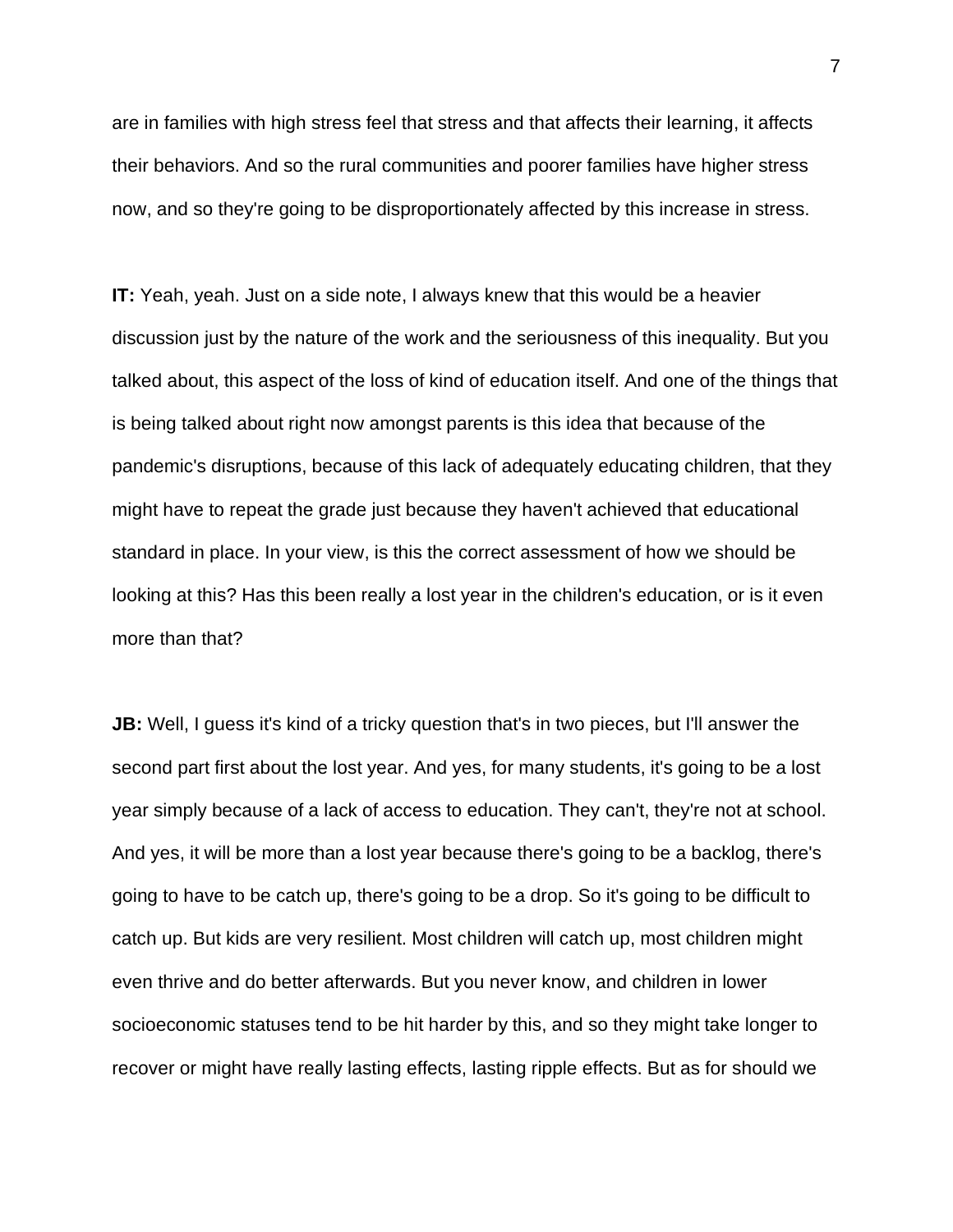repeat the year and hold kids back? This has been a debate for many, many years, long before COVID, "should we even hold kids back"? And the research is a little mixed, but it points towards "no, we shouldn't hold kids back". There [are] so many long term effects in retaining kids. From changing peer groups to self-esteem to what is what is gained by repeating a year. It can be sometimes more damaging than doing the year again, and so that's kind of why Canada has a bit of a policy of being very cautious about retaining kids, it's not often done. But then say we do retain kids, are we going to hold back everyone? Because that's not really fair, some kids are going to thrive, so we're not going to hold them back. Are we going to hold back just the kids who do poorly? Because then that's pretty damaging too, you're going to split classrooms, you're going to split communities, and that's not necessarily helpful either. So no, I don't think we should hold kids back, I don't think we should have a blanket statement of that because we don't know what those lasting effects could be, they could be even worse.

**IT:** That's very interesting, just because it sounds like, you know, "has this year been problematic? Absolutely. But that's not the correct solution to kind of undergo". Because, you know, if we're talking about stability, if we're talking about structure, it might just disrupt them more. Is that that the correct way of kind of looking at this?

**JB:** Yeah, you're punishing a child for a mistake that they never made. More disruptions, more stress. How bad do you want to make this? It's already bad enough.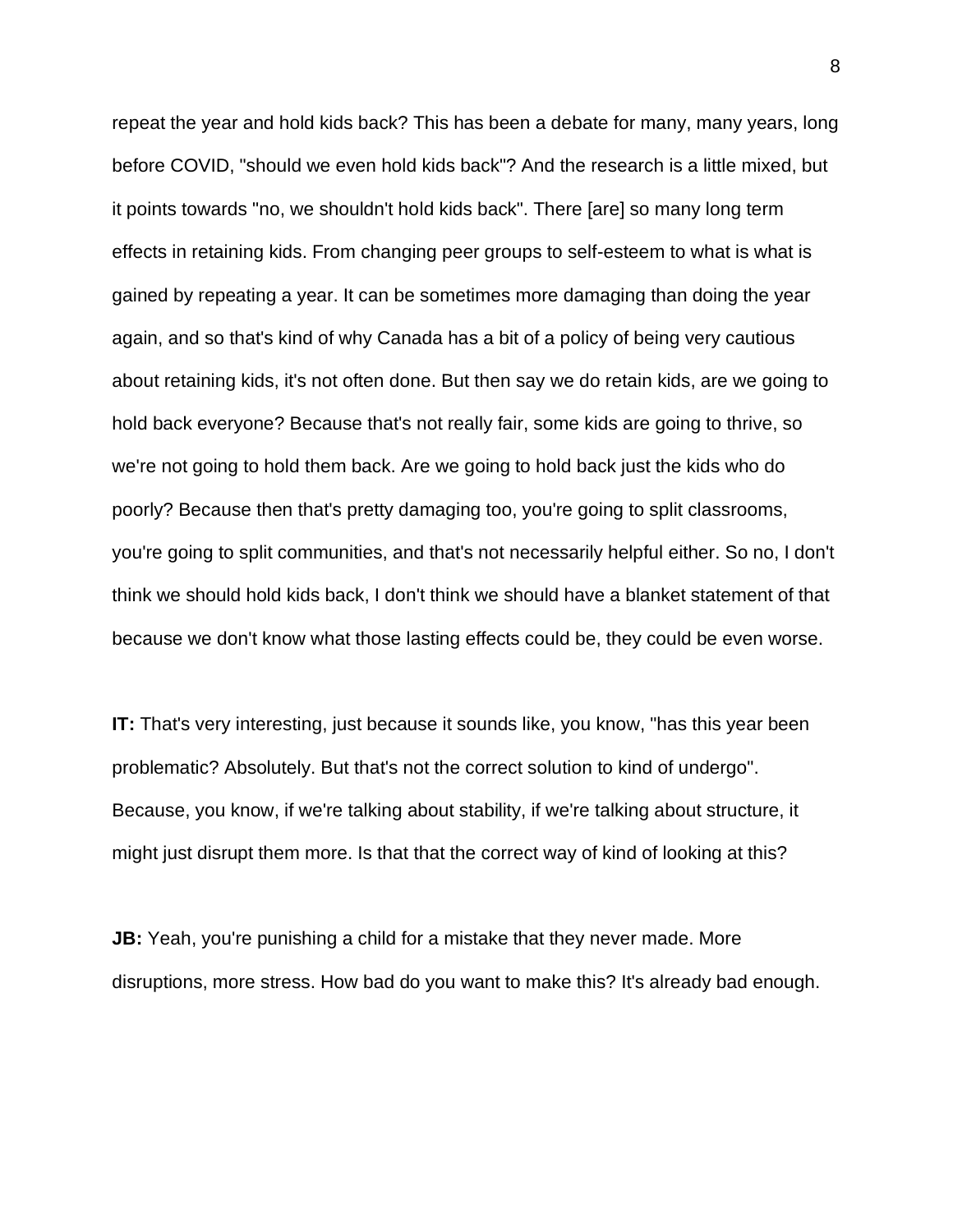**IT:** Yeah, and that's precisely it, it's about how to kind of mitigate those problems. So, Jon, part of your job is to deal not only with the kids themselves, but the larger relations tied to the children. You talked about dealing with teachers, dealing with parents as well, and one aspect is the family dynamics at play here and those inequalities might come to the surface here. Dr. Miles Corak, in our interview, kind of talked a little bit about how, the labor market effects of, say, unemployment on parents can maybe echo into that next generation of the kids, again, if the family's income isn't adequately supported. Do you have any thoughts on this? On how kind of the parental success or difficulties might echo or might kind of affect the children's ability to succeed?

**JB:** We'll go back to that stress piece again, maybe a little bit, because these are microtraumas that is happening. So families with lower incomes are experiencing thousands and thousands of micro-traumas which are damaging neurons, damaging the ability to learn, damaging ability to manage emotions and behaviors, and damaging health. And these effects are passed on, trauma is intergenerational. So these micro-traumas can build up to complex trauma and this complex trauma can be passed on genetically or through families. And so you might have ripple effects that go on for generations because of something like this. But also [I] don't want to be all doom and gloom, there [are] going to be kids who do thrive. There will be kids who are very resilient, but it's going to be disproportionate. The kids in lower income families are going to be hit harder than kids who are in richer families.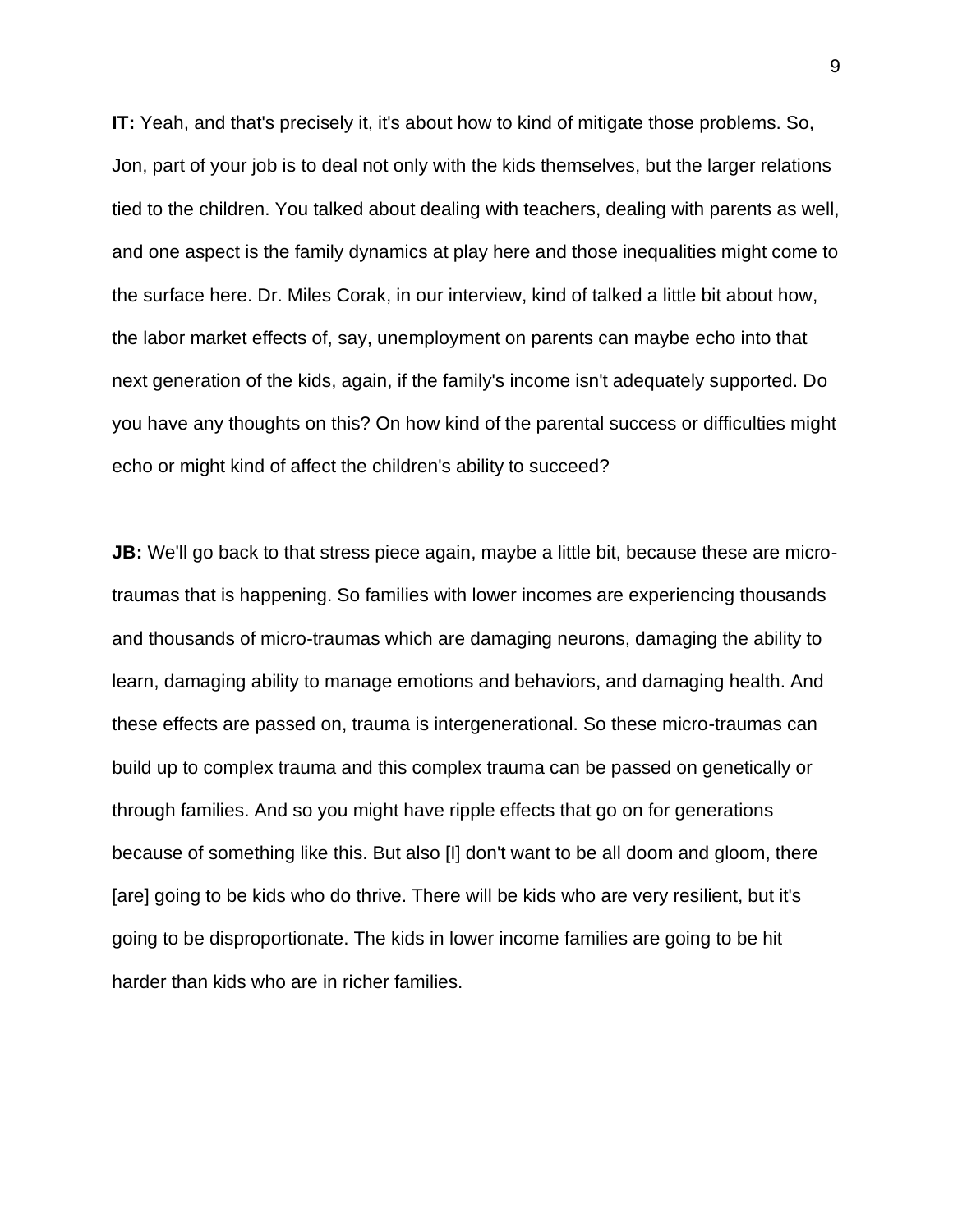**IT:** So, Jon, I kind of want to switch directions a little bit in terms of what we've been talking about, and talk a little bit about Indigenous schools and communities. As a psychologist in the Frontier Division, you deal with public schools, but you also deal with First Nations schools. And Indigenous communities, obviously they face significant challenges during this time with the reported cases of COVID [being] greater on First Nations reserves and Indigenous peoples continue to face greater social and racial inequalities. As someone that takes part in helping First Nations schools, can you talk a little bit about these communities and the issues that Indigenous peoples have had to face during this pandemic?

**JB:** Well, the communities that I work with feel very forgotten. They feel forgotten by the rest of Manitoba. They're left alone and isolated. There's a huge lack of service. Just a kind of a side note, like I live in the city where I can order food to be dropped off to my house. I can do curbside pickup, I can do delivery, all these services protect me from COVID. But you can't in the reserves, they don't have the same services there. So it gets much harder to avoid each other, it gets much harder to avoid catching COVID because you have to travel to the city to get services or you have to have people come up into the reserves to get services. So that's a challenge in itself, but these communities are still impacted by the racism and judgment from the city. That is quite challenging, you've got to be compassionate about people who are forgotten in these towns that are under-serviced. With the boil water advisories, with the lack of internet, with the isolated communities. You've got to give them a little bit of a break, too.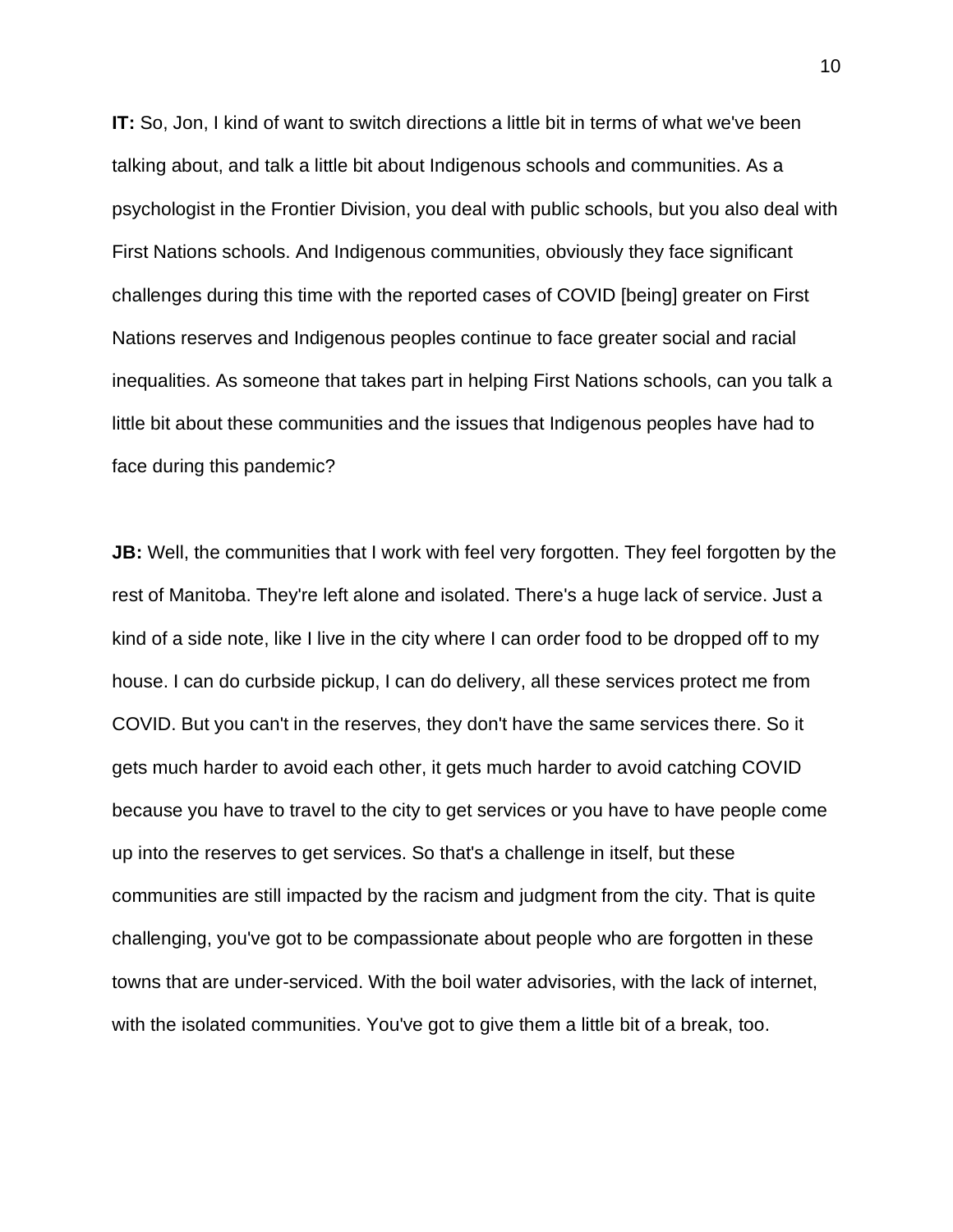**IT:** Yeah. We'll continue on, you mentioned you don't want to be seen all doom and gloom, and I do want to talk a little bit about supports and your thoughts on [them] and what could potentially be needed during this time. In your view, what supports would you like to see be used to address these kind of educational inequities as we move past the pandemic and as we enter that post-COVID-19 world? Again, what supports would you like to see?

**JB:** Well, the pandemic has really highlighted the need for technology. The access to Internet is incredible now, and I feel like COVID has just highlighted that piece. And so support-wise, communities need access to strong Internet service. The fact that I can do an assessment virtually with a child in a community with good internet but not in a community with poor internet is problematic. So we need to do that, that's a big piece. We need a lot of mental health support to go North, much more than we have now. Just therapy, and every piece. We're missing services, we have a gap of service now so now we need to bring up speech therapists, and occupational therapists, and physiotherapists, and mental health supports. Those need to go up. We can't just dump money on these communities, we need to be very, very strategic in how we provide those supports.

**IT:** It sounds less like it's just the idea of throwing money at the issue, and [more] actually utilizing that money to provide those mental health supports. Would that be kind of an accurate way of characterizing it?

11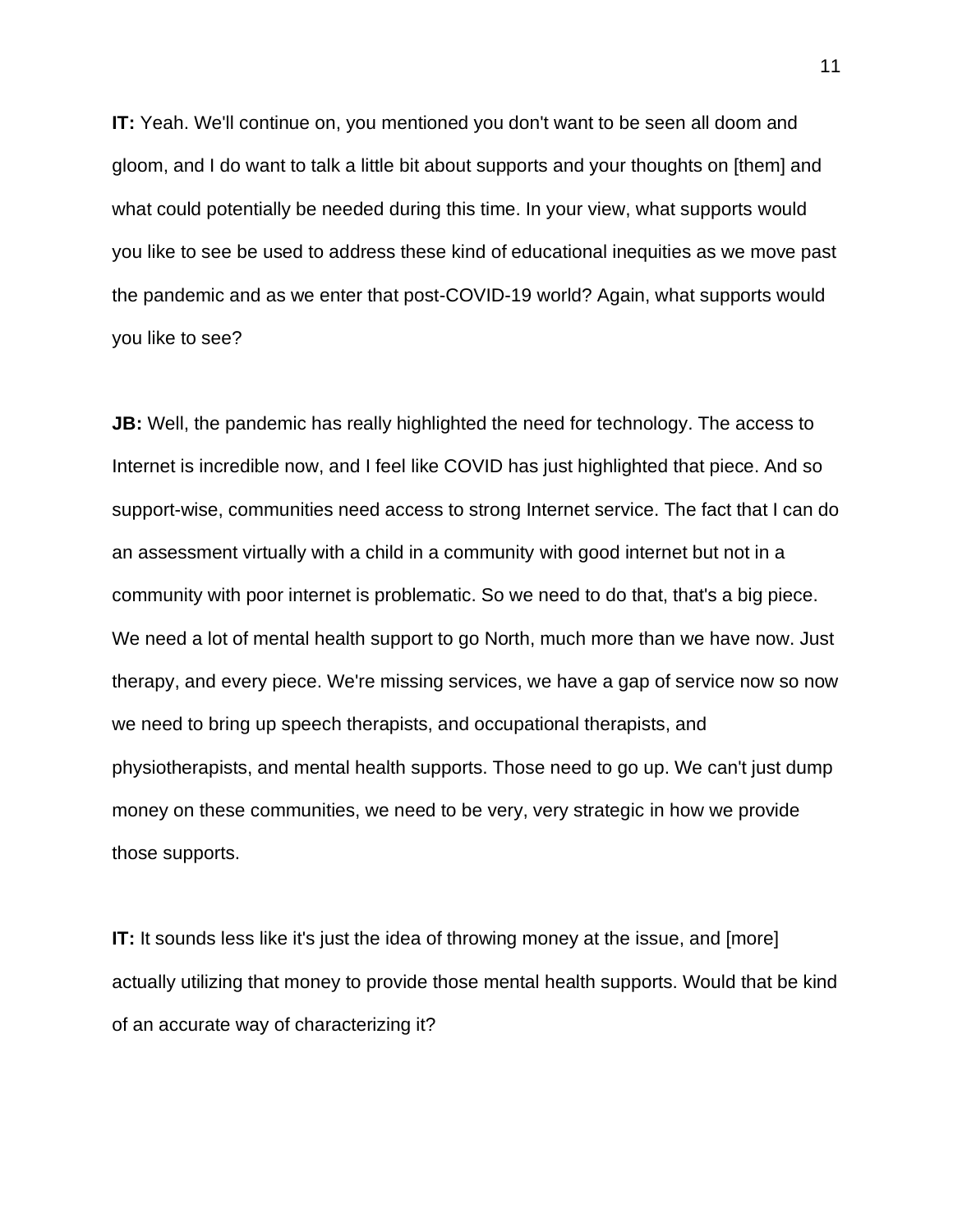**JB:** Yeah, we need to have a conversation with the communities and see what they want. You've got to talk with them and say "how do we make life better for you?". We can't just make decisions for them. And throwing money at them might seem like a temporary solution, but it's not going to help nearly as much as providing services, providing people to go there and stay long term, not just for a week.

**IT:** Yeah, and I kind of want to talk to you about that because, Jon, we've been friends for a while and I've got to say, you know, the number of times, you've been in your car driving up north, you're driving to these communities, you know, and and that's something that I think a lot of people don't understand. You know, it's not anything people [here] do. They're in the city, they're in Winnipeg, they work in Winnipeg and that's the extent of it. Or they work in Toronto, where they work in that city and they don't get exposed to the northern and rural communities to that extent. I guess what I'd like to to ask is; for those types of individuals, what do you think that they should know about in terms of kind of northern communities and rural communities? For someone that might not necessarily be exposed to the issues and challenges that they face.

**JB:** Well, there is a big fear, in Winnipeg we call it the "perimeter-itis". There's a fear of Winnipeggers leaving the perimeter, they're scared of moving outside of the city, of leaving the bounds of our town. And so there are very few people who are willing to go rurally and stay there long term. Maybe they'll go there for a year, or maybe they'll go there for two. But there's this constant turnaround of people coming in and out, and in and out, and so there's no consistency. Right? You might have the same family doctor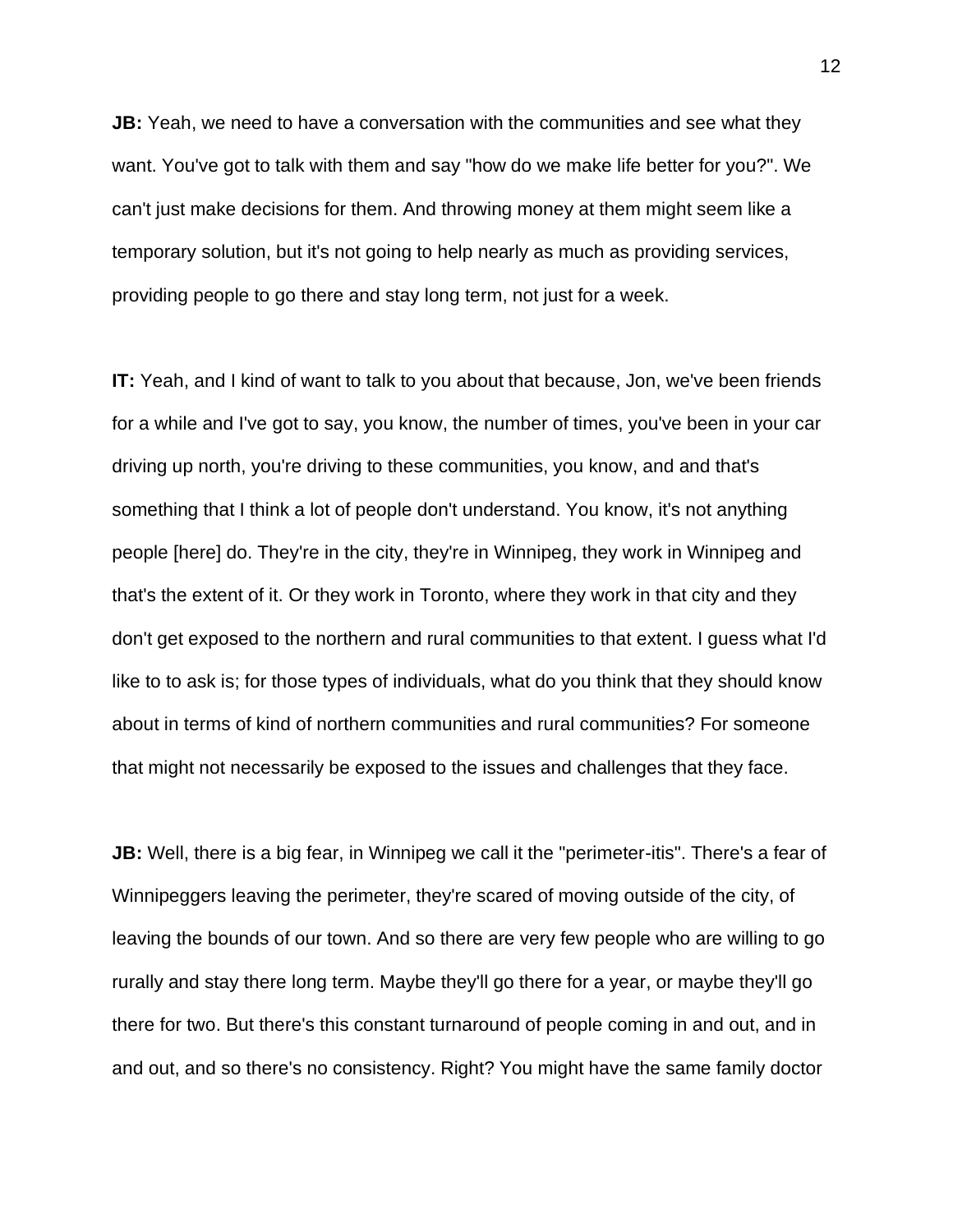for decades in Winnipeg, but you might have a new doctor every year if you live up north. There's a constant flow of people coming in and out. And that's a challenge, that's a challenge that they have that we don't think about down here.

**IT:** You hit the nail on the head there, Jon. I was born in Winnipeg, moved out to Toronto, an even larger city, and I have kept those ties over decades. Whereas, you know, [for them] family doctors might come and go over the years. So, Jon, I want to kind of circle back because you talked about the supports and the growth of technology in this. And before this interview, in a kind of "pre-interview", just about this topic and what you needed to be able to do your job as a psychologist, and to perform your assessments, and to talk to children, and help with their wellbeing during this time. You were waiting on two iPads to help 67 children, which I think is just absolutely ridiculous, if not kind of absurd, just the amount of waiting for two things to help so much. Have those iPads arrived?

**JB:** They did arrive.

**IT:** Okay, okay. I can rest a little bit easier now.

**JB:** We had to make a bit of a roundabout workaround, but they arrived and now I can finally start my assessments again. It's going to be a new challenge, but thankfully we can start.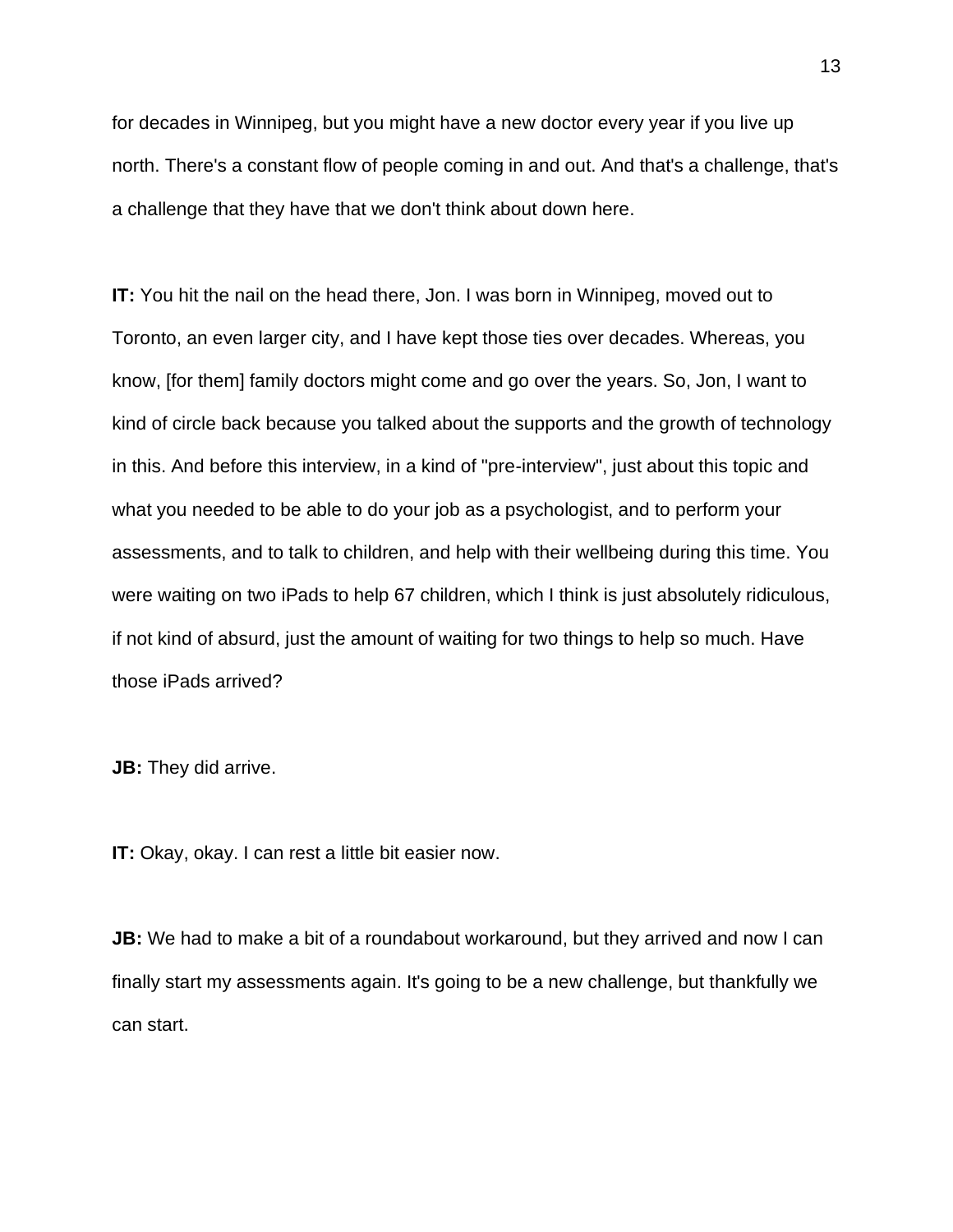**IT:** Yeah, you have the infrastructure now and that's what counts. Jon, this has been a very insightful, and I think important, conversation about, some of the inequalities that northern, rural, Indigenous communities might be facing during this time. Do you have any final thoughts on this topic? On where these inequalities might go in that post-COVID-19 world after immunization?

**JB:** Yeah, I have a lot of hope. I have a lot of hope that we can learn from this. That it's not just a year and that we have to go back to the way it was before. It shouldn't be a blip, we need to learn and we need to grow from it. We need to realize that we need to have compassion for each other, for people who are in situations that we don't understand, people living in lifestyles that are completely different from us. We need to recognize that they're people too, and they have challenges that are different from ours, so we've got to have compassion for them. We also have to think about mental health much more than we ever did before. I know it's been slowly increasing [and people are] a little bit more aware of mental health, but it needs to be a bigger focus than we've ever had it as one.

But yeah, this shouldn't be "let's get back to the way it was before". I hear that a lot, but it's not, we need to grow from this. We need to realize, "hey, we can use this technology to help us in ways that we didn't use it before". Like maybe I should be doing more virtual meetings, more virtual assessments to save on travel time. Maybe people should be working from home more often. Maybe we need to take our health more seriously. These are things that I think we need to learn and I have hope that we, as a society, can